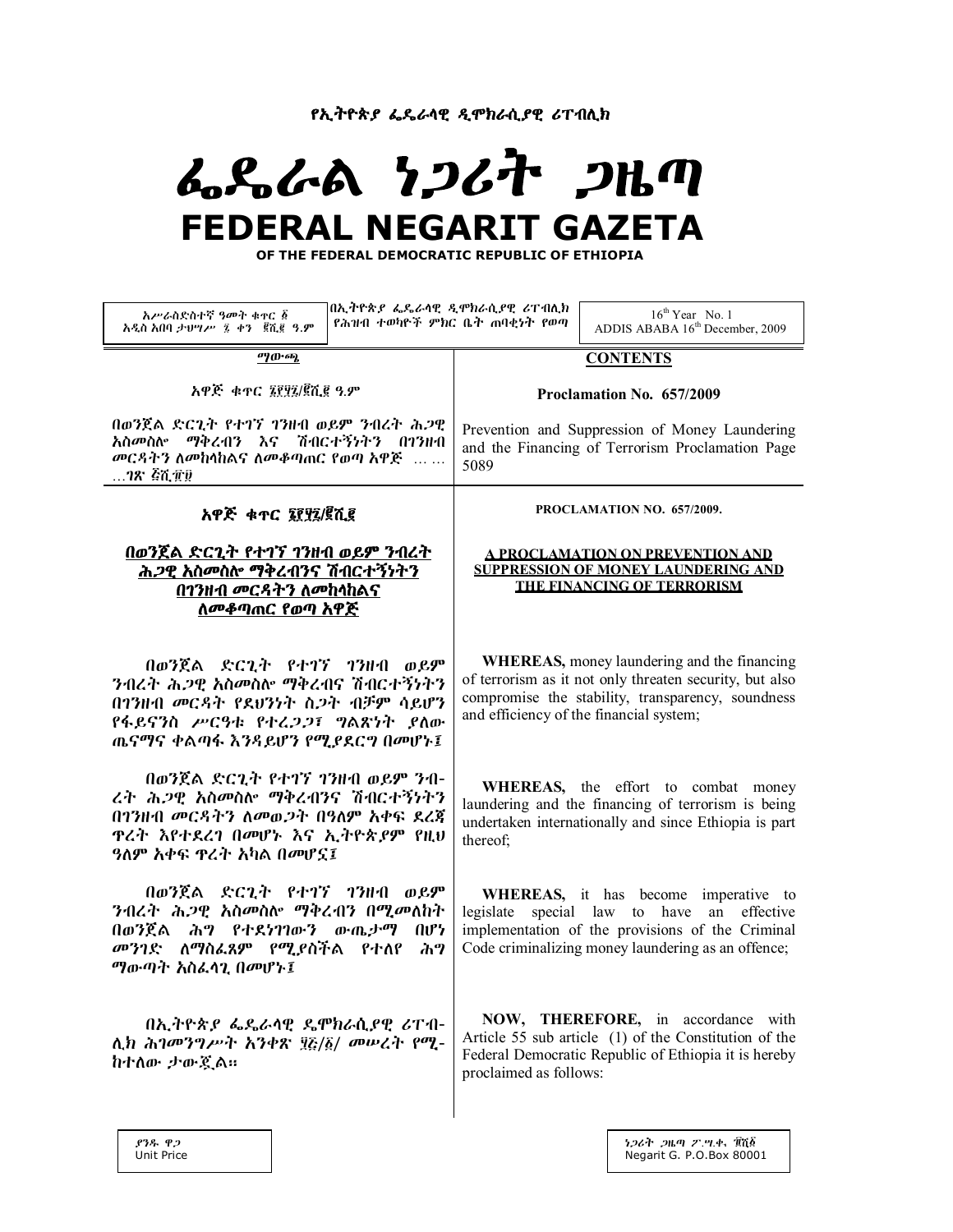#### **ክፍል አንድ ጠቅላላ ድንጋጌዎች**

## **1. አጭር ርዕስ**

ይህ አዋጅ "በወንጀል ድርጊት የተገኘ ገንዘብ ወይም ንብረት ሕጋዊ አስመስሎ ማቅረብን እና ሽብርተኝነትን በገንዘብ መርዳትን ለመከላከልና ለመቆጣጠር የወጣ አዋጅ ቁጥር 6)\$7/2ሺ2" ተብሎ ሊጠቀስ ይችላል፡፡

## **2. ትርጓሜ**

የቃሉ አገባብ ሌላ ትርጉም የሚያሰጠው ካልሆነ በስተቀር በዚህ አዋጅ ውስጥ፡-

- 1/ "ኃላፊነት ያለበት ሰው" ማለት ከሚከተሉት አንዱ ነው፡-
	- ሀ/ በባንክ ሥራ አዋጅ ቁጥር 5)(2/2ሺ መሠረት የፋይናንስ ድርጅት የሆነ፤
	- ለ/ ገንዘብ አስተላላፊ ወይም የውጭ ምንዛሪ ግብይት ቢሮ፣
	- ሐ/ የፋይናንስ ኪራይ ድርጅት፣
	- መ/ የኢትዮጵያ ገቢዎችና ጉምሩክ ባለሥልጣን፣
	- ሠ/ የሰነድ ማረጋገጫና ምዝገባ ጽሕ-ፈት ቤት ወይም ሰነድ የማረጋገጥ ሥልጣን የተሰጠው አካል፣
	- ረ/ ፈቃድ የሚሰጥ አካል፣
	- ሰ/ የኢትዮጵያ የኢንቨስትመንት ኤጀንሲ፣
	- ሸ/ መንግሥታዊ ያልሆነ ድርጅት፣ የሃይማኖት ተቋም ወይም ሌላ ለጋሽ ድርጅት፣
	- ቀ/ ጠበቃ፣ ኦዲተር ወይም ፈቃድ ያለው የሂሳብ ባለሙያ፣
	- በ/ በሪል ስቴት ሽያጭና ሥራ የተሰማራ ሰው፣
	- ተ/ በከበሩ ማዕድናትና ድንጋዮች ንግድ የተሰማራ ሰው፣

#### **PART ONE GENERAL PROVISIONS**

## **1. Short Title**

This Proclamation may be cited as the "Prevention and Suppression of Money Laundering and the Financing of Terrorism Proclamation No. 657/2009."

## **2. Definitions**

In this Proclamation unless the context otherwise requires:

- 1/ "accountable person" means any of the following:
	- a) a financial institution as defined in the Banking Business Proclamation No. 592/2008;
	- b) a money transfer agent or a foreign exchange bureau;
	- c) a financial leasing company;
	- d) the Ethiopian Revenues and Customs Authority;
	- e) a notary office or an organ empowered to authenticate documents;
	- f) a licensing authority;
	- g) the Ethiopian Investment Agency;
	- h) non-governmental organization, religious institution or other charitable organization;
	- i) an advocate, an auditor or a licensed accountant;
	- j) a person engaged in real estate business;
	- k) a dealer in precious metals and gems;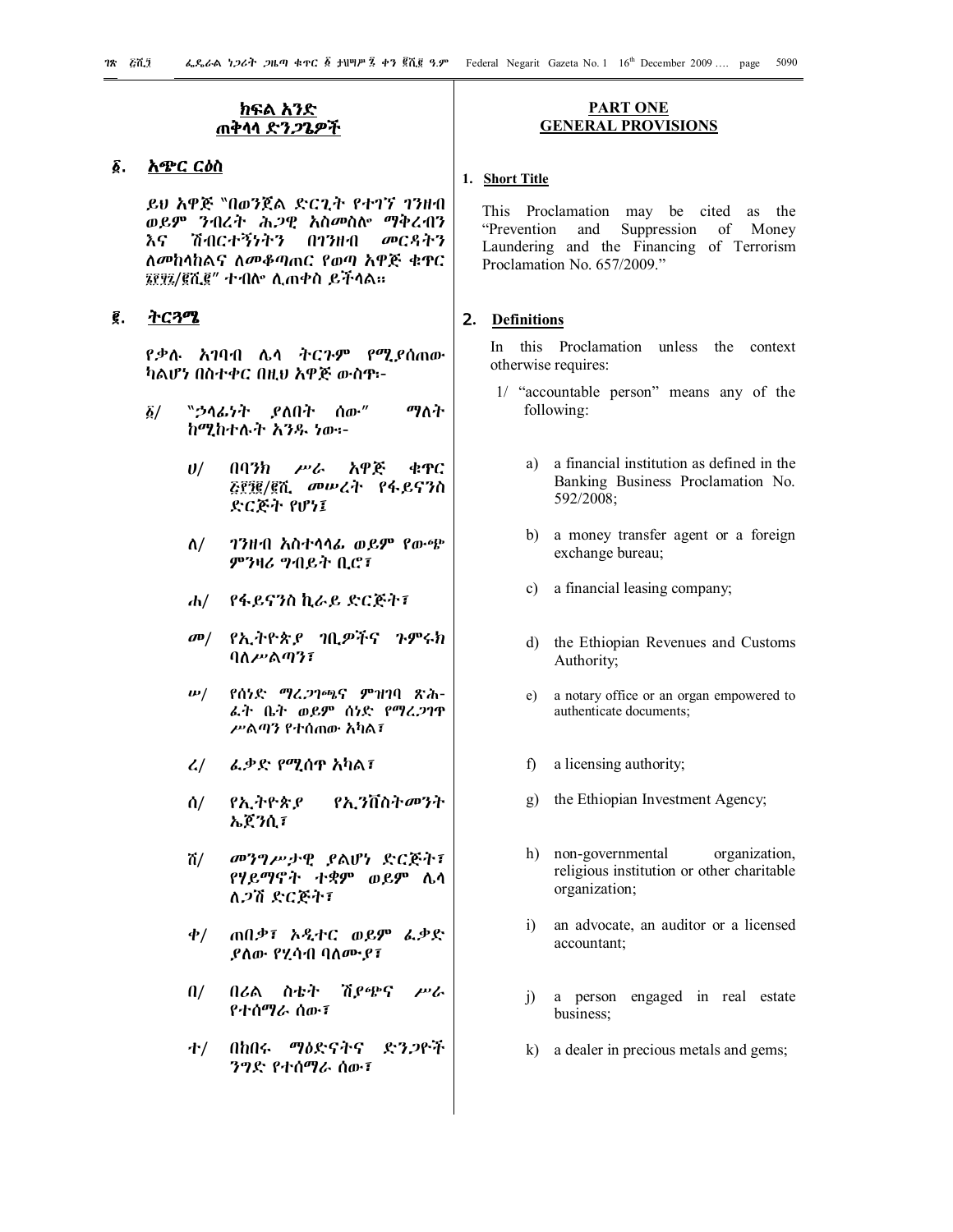- ቸ/ ደላላ፣ ነጋዴ/ዲለር/ ወይም የኢንቨስትመንት አማካሪ፡፡
- 2/ "ማዕከል" ማለት በዚህ አዋጅ አንቀጽ !1/1/ መሠረት የሚቋቋመው የፋይ-ናንስ ደህንነት መረጃ ማዕከል ነው፤
- 3/ "ጥሬ ገንዘብ" ማለት የኢትዮጵያ ገንዘብ ወይም በወጣበት ሀገር በሕጋዊ መገበያያነት የተሰየመ ወይም በልማድ በመገበያያነት የሚያገለግል የሌላ ሃገር ገንዘብ ነው፤
- 4/ "አግባብ ያለው አካል" ማለት ማዕከሉ፣ ፖሊስ፣ ዐቃቤ ሕግ ወይም የምርመራ ሥራን በኃላፊነት የሚያከናውን ወይም ሌላ አግባብነት ያለው አስፈጻሚና ተቆጣጣሪ አካል ነው፤
- 5/ "መውረስ" ማለት በፍርድ ቤት ትዕዛዝ መሠረት የንብረትን ባለቤትነትና ይዞታ በቋሚነት ማሳጣት ነው፤
- 6/ "መዝገብ" ወይም "ሰነድ" ማለት ማናቸውም መረጃ ሲሆን የሚከተሉትን ይጨምራል፤
	- ሀ/ ጽሑፍ የሰፈረበትን ማናቸውም ነገር፤
	- ለ/ ሊተረጉመው ለሚችል ሰው መልዕ-ክት የሚያስተላልፍ በማንኛውም ነገር ያለን ጭረት፣ ቁጥር፣ ምልክት ወይም ብስ፤
	- ሐ/ በሌላ ነገር እገዛ ወይም ያለ እገዛ ድምፅ፣ ምስል ወይም ጽሑፍ ሊያወጣ ወይም ሊያሳይ የሚችልን ማናቸውም ነገር፤
	- መ/ ካርታን፣ ፕላንን ስዕልን፣ ፎቶን ወይም ሌላ ተመሳሳይ ነገርን፤
	- ሠ/ የኤሌክትሮኒክ ሰነዶችን፤
	- ረ/ በሰው፣ በኮምፒውተር ወይም በሌላ መሣሪያ መነበብና መረዳት የሚ-ቻል መረጃ የተመዘገበበትን ወይም ምልክት የተደረገበትን ማናቸውም ማቴሪያል፤

l) a broker, dealer or investment advisor;

- 2/ "Center" means the Financial Intelligence Center to be established pursuant to Article 21 (1) of this Proclamation;
- 3/ "cash" means the currency of Ethiopian or of another country that is designated as legal tender or customarily used as a medium of exchange in the country of issue;
- 4/ "competent authority" means the Center, the police, prosecutor or any other relevant regulatory or supervisory authority;
- 5/ "confiscation" means the permanent deprivation of ownership of property by order of a court;
- 6/ "record" or "document" means any information that includes:
	- a) anything on which there is a writing;
	- b) anything on which there is a mark, figure, symbol or perforation having meaning for persons qualified to interpret it;
	- c) anything from which a sound, an image or a writing can be produced, with or without the aid of anything else;
	- d) a map, plan, drawing, photograph or similar thing;
	- e) an electronic document;
	- f) any material on which date are recorded or marked and which is capable of being read or understood by a person, a computer or other device;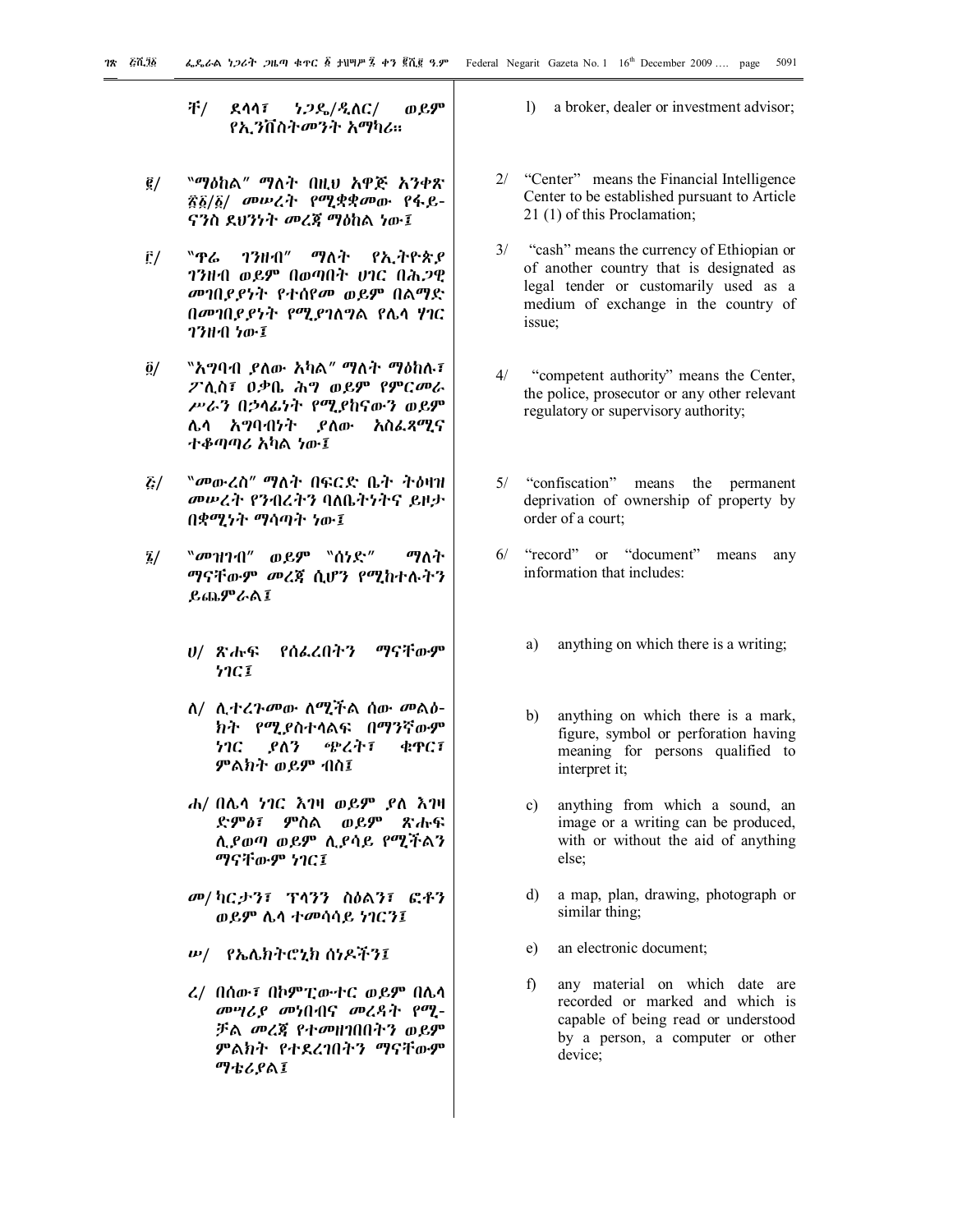- 7/ "ማገድ" ወይም "መያዝ" ማለት በፍ-ርድ ቤት ትዕዛዝ መሠረት ንብረት ማስተላለፍን፣ መለወጥን ማስወገድን ወይም ማንቀሳቀስን በጊዜያዊነት መከ-ልከል ወይም ንብረቱን በጊዜያዊነት በቁጥጥር ሥር መዋል ነው፤
- 8/ "ስጦታ" ማለት በወንጀል የተገኘን ገን-ዘብ ወይም ንብረት ሕጋዊ ለማስመሰል ሲባል በነፃ ወይም ከንብረቱ ዋጋ ሰፊ ልዩነት ባለው ያነሰ ዋጋ ለሌላ ሰው ማስተላለፍ ነው፤
- 9/ "ማቴሪያል" ማለት ማናቸውም ዓይነት ሰነድ ሲሆን በኮምፒውተር፣ በዲስክ፣ በካሴት ወይም በማይክሮ ፊልም የተከማቸ ወይም በማንኛውም ሜካኒካዊ ወይም ኤሌክትሮኒክ መሳሪያ ተጠብቆ የቆየ መረጃን ይጨምራል፤
- 0/ "በወንጀል ድርጊት የተገኘን ገንዘብ ወይም ንብረት ሕጋዊ አስመስሎ ማቅረብ" ማለት በወንጀል ሕግ አንቀጽ 6)'4 ላይ የተደነገገው ወንጀል ነው፤
- 01/ "ሰው" ማለት ማንኛውም የተፈጥሮ ወይም በሕግ የሰውነት መብት የተሰጠው አካል ነው፤
- 02/ "የወንጀል ፍሬ" ማለት ማንኛውም ወንጀልን በመፈፀም በቀጥታም ሆነ በተዘዋዋሪ መንገድ የተገኘ የኢኮኖሚ ጥቅም ሲሆን ወንጀሉ ከተፈጸመ በኋላ በተከታታይነት የተቀየረ፣ ዋጋው እንዲጨምር የተደረገ፣ የተለወጠ ወይም የተቀላቀለ ንብረትን እንዲሁም ከዚሁ ንብረት የተገኘ ገቢን፣ ካፒታልን ወይም ሌላ የኢኮኖሚ ጥቅምን ይጨምራል፤
- 03/ "ንብረት" ማለት ማንኛውም ተንቀሳቃሽም ሆነ የማይንቀሳቀስ ወይም ግዙፍነት ያለውም ሆነ የሌለው ንብረት ሲሆን የመገበያያ ገንዘብን፣ የገንዘብ ሰነዶችን እና በእነዚህ ሃብቶች ላይ ባለቤትነትን ወይም የጥቅም ተጋሪነትን የሚያስረዱ ህጋዊ ሰነዶችን ይጨምራል፤
- 04/ "ጥርጣሬ የሚፈጥር ግብይት" ማለት ከታወቀው የደንበኛው የንግድ ወይም የግል እንቅስቃሴዎች ጋር ወይም ከዚያ ዓይነቱ ሂሳብ ወይም የንግድ ግንኙነት መደበኛ አሰራር ጋር አብሮ የማይሄድ፣ ውስብስብ፣ እንግዳ የሆነ ወይም ያልተለመደ ግብይት ወይም የግብይት አካሄድ ነው፤
- 7/ "freezing" or "seizure" means temporarily prohibiting the transfer, conversion, disposition or movement of property or temporarily assuming custody or control of property on the basis of an order issued by a court;
- 8/ "gift" means any transfer of property obtained through crime, with intent to make it seemingly legal, to another person freely or for a consideration the value of which is significantly less than the value of the property;
- 9/ "material" means documentary material of any kind and includes information stored in a computer, disc or cassette or on microfilm or preserved by any mechanical or electronic device;
- 10/ "money laundering" means an offence defined under Article 684 of the Criminal Code;
- 11/ "person" means any natural or legal person;
- 12/ "proceeds of crime" means any economic advantage derived, directly or indirectly, from the commission of a crime, and includes property later successively converted, made to increase its value, transformed or intermingled, as well as income, capital or other economic gains derived from such property;
- 13/ "property" means any asset whether movable or immovable, or tangible or intangible, including currency, monetary instruments, and legal documents evidencing title to or interest in such assets;
- 14/ "suspicious transaction" means a transaction which is inconsistent with a customer's known legitimate business or personal activities or with the normal business for that type of account or business relationship, or a complex, strange and unusual transaction or complex or unusual pattern of transaction;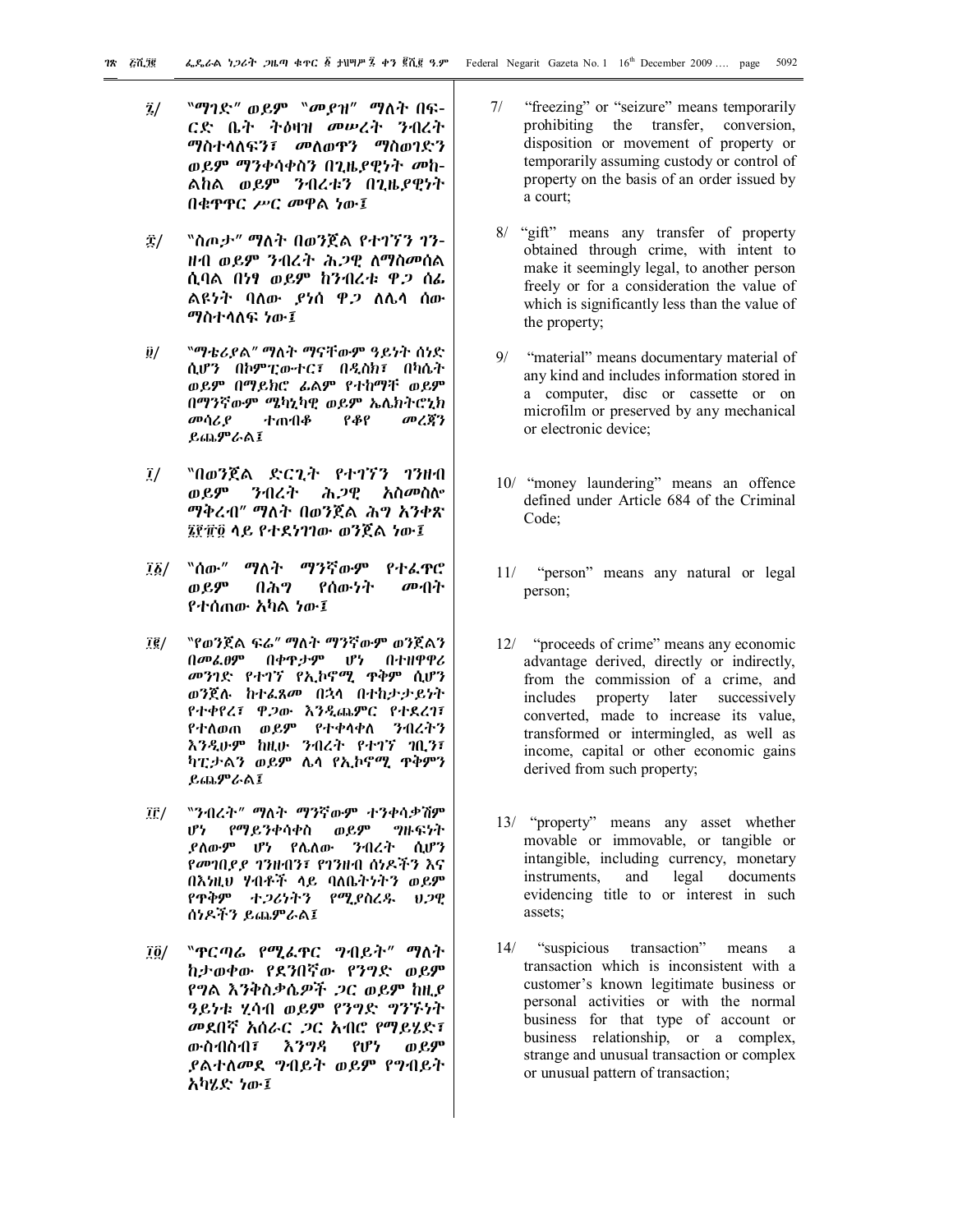- ፲፩/ 〝የተበከለ ንብረት" ማለት ለወንጀል መፈፀሚያ የዋለ ወይም ወንጀል ከመፈፀም ድርጊት ጋር የተያያዘ ወይም የወንጀል ፍሬ የሆነ ንብረት ነው፤
- ፲፮/ ማንኛውም በወንድ ጾታ የተገለጸው አነጋገር ሴትንም ይጨምራል፡፡

## **ክፍል ሁለት ደንበኞችን ስለሚመለከቱ መረጃዎች**

## **3. የደንበኞችን ማንነት ስለማጣራት**

- 1/ ኃላፊነት ያለበት ማንኛውም ሰው የደን-በኞችን ማንነት የማጣራትና የጥንቃቄ እርምጃ የመውሰድ ሥልጣንና ኃላፊነት ይኖረዋል፡፡
- 2/ የደንበኞችን ማንነት የማጣራትና የሚወሰዱ የጥንቃቄ እርምጃዎች ዝርዝር፡-
	- ሀ/ የፋይናንስ ተቋማትን በተመለከተ በኢትዮጵያ ብሔራዊ ባንክ፣ እና
	- ለ/ ሌሎች ሃላፊነት ያለባቸውን ሰዎች በተመለከተ በማዕከሉ፣ በሚወጣ መመሪያ ይወሰናል፡፡
- $\mathbf{f}$ / በዚህ አንቀጽ ንዑስ አንቀጽ / $\mathbf{g}/\mathbf{m}\mathbf{w}$ -ረት የሚወጡት መመሪያዎች የሚከተ-ሉትን ይይዛሉ፡-
	- ሀ/ ደንበኞችን ስለመለየትና በሚገባ ስለማወቅ፤
	- ለ/ የሀገር ውስጥና የውጭ ሀገር ሃዋላ፤
	- ሐ/ ሂሣብ ስለመከታተል፤
	- መ/ የጥሬ ገንዘብና የገንዘብ እንቅስ-ቃሴዎችን ስለመመዝገብና ሪፖ-ርት ስለማድረግ፤
	- ሠ/ ጥርጣሬ የሚፈጥር ግብይትን ሪፖርት ስለማቅረብ፤
	- ረ/ የመዝገቦችና የሰነዶች አያያዘ፤
	- ሰ/ በአካል በድንበር በኩል የሚደረግ የገንዘብና የገንዘብ ነክ ሰነዶች ማስተላለፍ፤
- 15/ "tainted property" means a property used for or in connection with the commission of a crime or constituting the proceeds of crime;
- 16/ any expression in the masculine gender includes the feminine.

#### **PART TWO INFORMATION ON CUSTOMERS**

#### **3. Identification of customers**

- 1/ Any accountable person shall have the power and responsibility to identify customers and to take cautionary measures.
- 2/ The details of identification of customers and cautionary actions to be taken shall be governed by directives issued by:
	- a) the National Bank of Ethiopia as regards financial institutions; and
	- b) the Center as regards other accountable persons.
- 3/ The directives to be issued under sub-article (2) of this Article shall include:
	- a) customers identification and due diligence;
	- b) foreign and local transfers;
	- c) account monitoring;
	- d) recording and reporting of cash transactions;
	- e) suspicious transaction reports;
	- f) record keeping;
	- g) physical cross border transfer of currency or monetary instrument;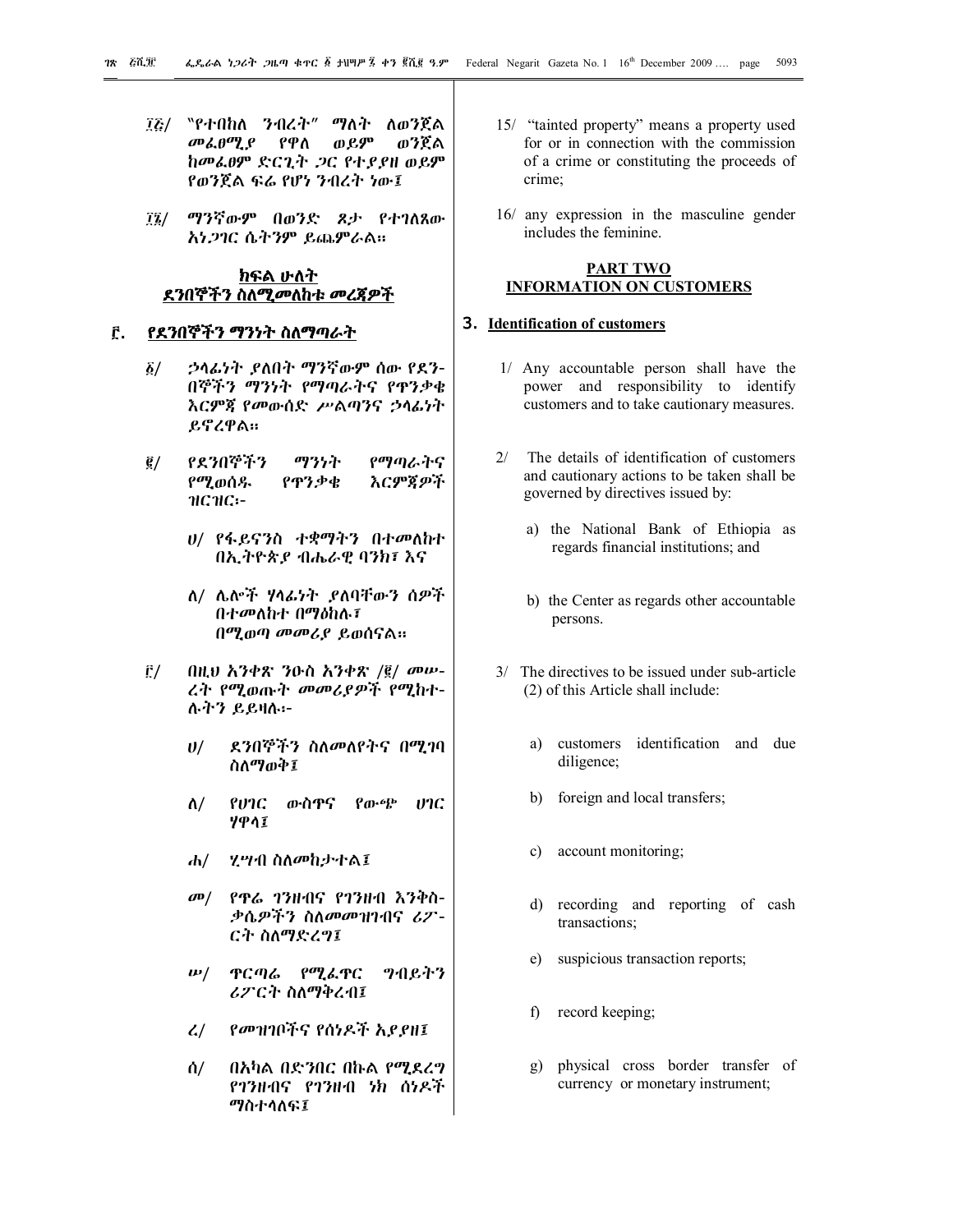- ሸ/ ድንበር ዘለል የባንክ ግንኙነቶ-ችና ዝውውር፤ እና
- ቀ/ ሌሎች የደንበኛን ማንነት ከማጣ-ራት ጋር የተያያዙ ጉዳዮች፡፡

#### **4. ደንበኛን የሚመለከቱ መረጃዎች ስለመስጠት**

- 1/ ማንኛውም ኃላፊነት ያለበት ሰው በወንጀል ድርጊት የተገኘ ገንዘብ ወይ<mark>ም ን</mark>ብረት<br>ሕ*ጋ*ዊ አስመስሎ የማቅረብ ወደም ሕ*ጋ*ዊ አስመስሎ የማቅረብ ሽብርተኝነትን በገንዘብ የመርዳት ወንጀልን በሚመለከት ምርመራ ለማካሄድ ወይም ክስ ለማቅረብ ወይም አስተዳደራዊ እርምጃዎች ለመውሰድ አግባብ ባለው አካል የሚፈለጉ የደንበኞች መረጃዎችን ሲጠየቅ የመስጠት ግዴታ አለበት፡፡
- 2/ በዚህ አንቀጽ ንዑስ አንቀጽ /1/ መሠረት የተገኘው መረጃ በወንጀል ድርጊት የተገኘ ገንዘብ ወይም ንብረት ሕጋዊ አስመስሎ ከማቅረብ ወይም ሽብርተኝነትን በገንዘብ ከመርዳት ድርጊት ጋር የተያያዘ ሆኖ ከተገኘ አግባብ ያላቸው አካላት እርስ በርሳቸው ወይም አግባብነት ካላቸው ከሌሎች አገራት ባለሥልጣናት ጋር ሊለዋወጡት ይችላሉ፡፡
- 3/ አግባብ ያላቸው አካላት በዚህ አንቀጽ መሠረት ያገኙትን መረጃ ለታቀደለት ዓላማ ከመጠቀም በስተቀር በሚስጥር መያዝ አለባቸው፡፡

#### **5. የማስረጃዎች ተቀባይነት**

በዚህ አዋጅ መሠረት የተያዘን መረጃ የሚመለከት ሰነድ ወይም የሰነዱ የተረጋገጠ ግልባጭ ወይም የተረጋገጠ የኤሌክትሮኒክስ ሕትመት በፍርድ ቤት በመታየት ላይ ላለ ጉዳይ በማስረጃነት ተቀባይነት ይኖረዋል፡፡

## **6. ሚስጥር የመጠበቅ ግዴታ እንቅፋት ስላለመሆኑ**

በሌላ ሕግ የተደነገገ ሚስጥር የመጠበቅ ግዴታ በዚህ አዋጅ መሠረት መረጃን ሪፖርት የማድረግ ወይም የመስጠት ግዴታን ከመወጣት አይከለክልም፡፡

- h) cross-border correspondent banking; and
- i) such other issues related to the identification of customers.

#### **4. Duty to give Information on Customers**

- 1/ Any accountable person shall furnish, when requested by the competent authorities, information on customers required for investigation or prosecution of crime involving money laundering or financing of terrorism or for taking regulatory measures.
- 2/ The competent authorities may share information obtained pursuant to subarticle (1) of this Article with other local and foreign appropriate authorities when the information is related to an act of money laundering or the financing of terrorism.
- 3/ The competent authorities shall treat as confidential the information they have obtained pursuant to this Article, except insofar as disclosure of the information is necessary for the intended use.

#### **5. Admissibility of Evidences**

Any document or a certified copy of the document or a certified printout of any electronic record, relating to information kept pursuant to this Proclamation, shall be admissible as evidence in court proceedings.

#### **6. Obligations of Confidentiality Not an Impediment**

No obligation of confidentiality imposed by other laws shall affect any obligation under this Proclamation to report or furnish information.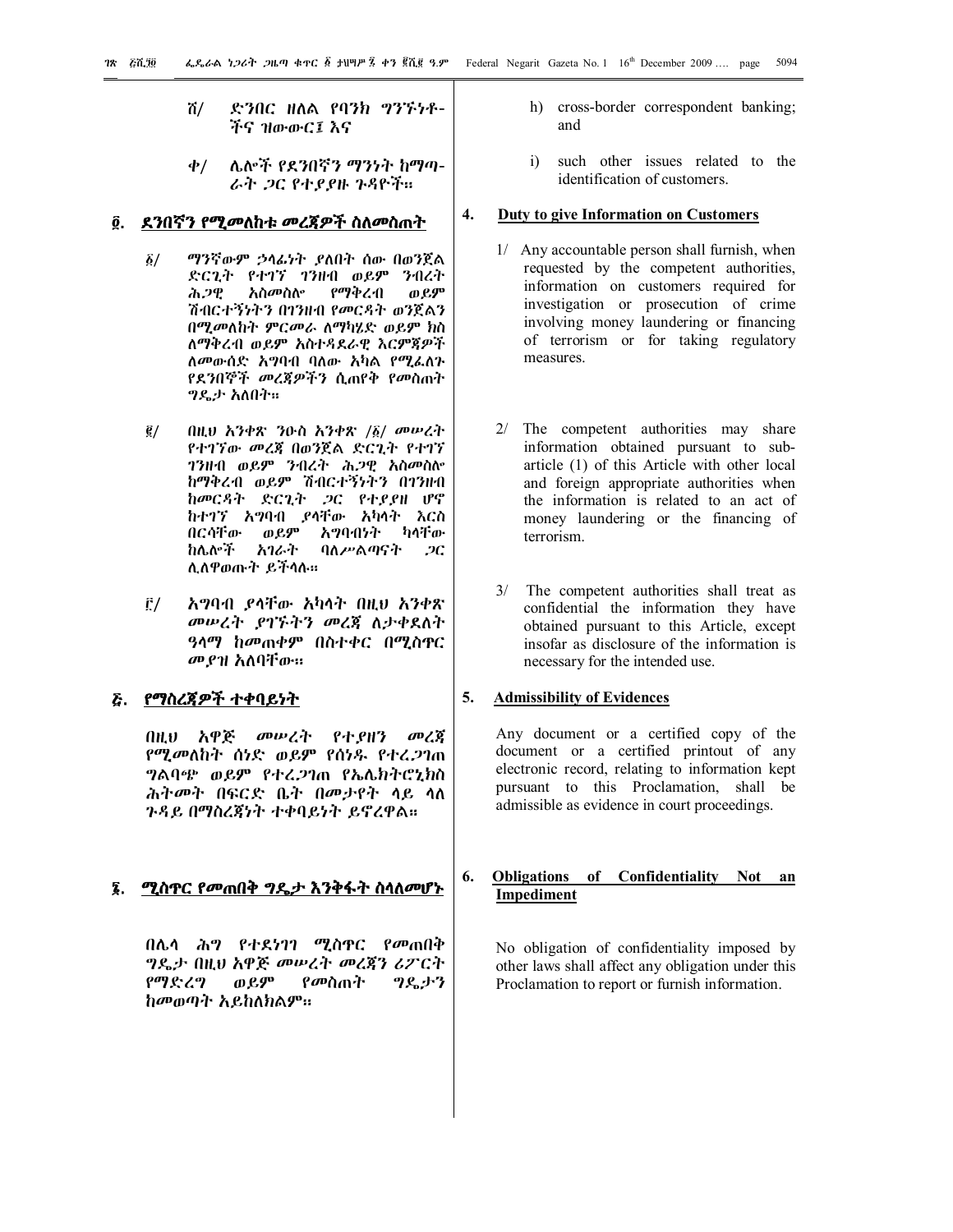## **7. ከተጠያቂነት ነፃ ስለመሆን**

ማንኛውም ሃላፊነት ያለበት ሰው፣ ሰራተኞቹ፣ ሃላፊዎቹ፣ ዳይሬክተሮቹና ወኪሎቹ ይህ አዋጅ በሚያዘው መሠረት በቅን ልቦና አግባብ<br>ሳለው አካል መረጃን በመግለጻቸው ላለው አካል መረጃን በመግለጻቸው ስምምነቶችን፣ ሕጎችን፣ የቁጥጥር ወይም አስተዳደራዊ መመሪያዎችን ቢጥሱ የመረጃ መተላለፉ ውጤት ምንም ይሁን ምን በወንጀል፣ በፍትሐብሔር ወይም በአስተዳደር በኃላፊነት አይጠየቁም፡፡

## **8. ግብይትን ስለመቀጠል**

- 1/ የግብይት ተሳታፊ ወገን የሆነና በዚህ አዋጅ አንቀጽ ፫ እንደተመለከተው ሪፖርት የማድረግ ኃላፊነት ያለበት ሰው በአዋጁ የሚፈለጉበትን አስፈላጊ ሁኔታዎች እስካሟላ ድረስ ሪፖርት የተደረገበትን ግብይት መቀጠል ይችላል፡፡
- $\bar{g}$ / በዚህ አንቀጽ ንዑስ አንቀጽ / $\delta$ / የተደነገገው ቢኖርም፣ ሃላፊነት ያለበት ሰው ራሱንም ሆነ የሚሰጠውን አገልግሎት በወንጀል ድርጊት የተገኘ ገንዘብ ወይም ንብረት ሕጋዊ አስመስሎ የማቅረብ ወይም ሽብርተኝነትን በገንዘብ የመርዳት ወንጀል የሚፌጽም ሰው<br>እንዳይጠቀምበት ወይም ወንጀሉን እንዳይጠቀምበት ወይም ወንጀሉን ለመፈጸም ሁኔታዎችን እንዳያመቻችበት<br>አስፈላጊውን የዋንቃቄ እርምጀዎች አስፈላጊውን መውሰድ አለበት፡፡

#### **ክፍል ሦስት ንብረት ስለማገድ፣ ስለመያዝና ስለውርስ**

## **9. ጠ ቅ ላ ላ**

በሙስና የተገኘ ንብረትን ስለማገድና የዕግድ ትዕዛዝ የተላለፈበትን ንብረት ስለመጠበቅና ስለመውረስ በተሻሻለው የፌዴራል ሥነ-ምግባርና የፀረ ሙስና ልዩ የሥነ ሥርዓትና የማስረጃ ሕግ አዋጅ ቁጥር ፬፻፴፬/፲፱፻፺፯ የተመለከቱት ድንጋጌዎች በወንጀል ድርጊት የተገኘ ገንዘብ ወይም ንብረት ሕጋዊ አስመስሎ ማቅረብን ወይም ሽብርተኝነትን በገንዘብ መርዳትን ከመከላከል ጋር ተያይዞ ንብረቶችን ማገድ፣ መያዝና መውረስን በሚመለከትም እንደአግባብነቱ ተፈጻሚነት ይኖራቸዋል፡፡

#### **7. Immunity from Liability**

No accountable person, its employees, officers, directors, and agents shall be criminally, civilly or administratively liable for breach of any restriction on disclosure of information imposed by agreement or by any legislative, regulatory or administrative provision, where a report is made or information is furnished in good faith pursuant to this Proclamation, regardless of the result of the communication.

#### **8. Continuing the Transaction**

- 1/ An accountable person that is a party to a transaction and who is required to make a report under Article 3 of this Proclamation may continue with and carry out the transaction in respect to which the report is made as long as the accountable person complies with the requirements of this Proclamation.
- 2/ Notwithstanding sub-article (1) of this Article, the accountable person shall take such measures as are necessary to ensure that neither it not any service offered by it is used by a person to commit or facilitate the crime of money laundering or financing of terrorism.

#### **PART THREE FREEZING, SEIZURE AND CONFISCATION OF ASSETS**

## **9. General**

The provisions of the Revised Anti-Corruption Special Procedure and Rules of Evidence Proclamation No. 434/2005 relating to restraining order against property acquired by commission of corruption offense, and receivership and confiscation of such property shall, mutatis mutandis, be applicable to freezing, seizure and confiscation of assets in connection with combating money laundering or the financing of terrorism.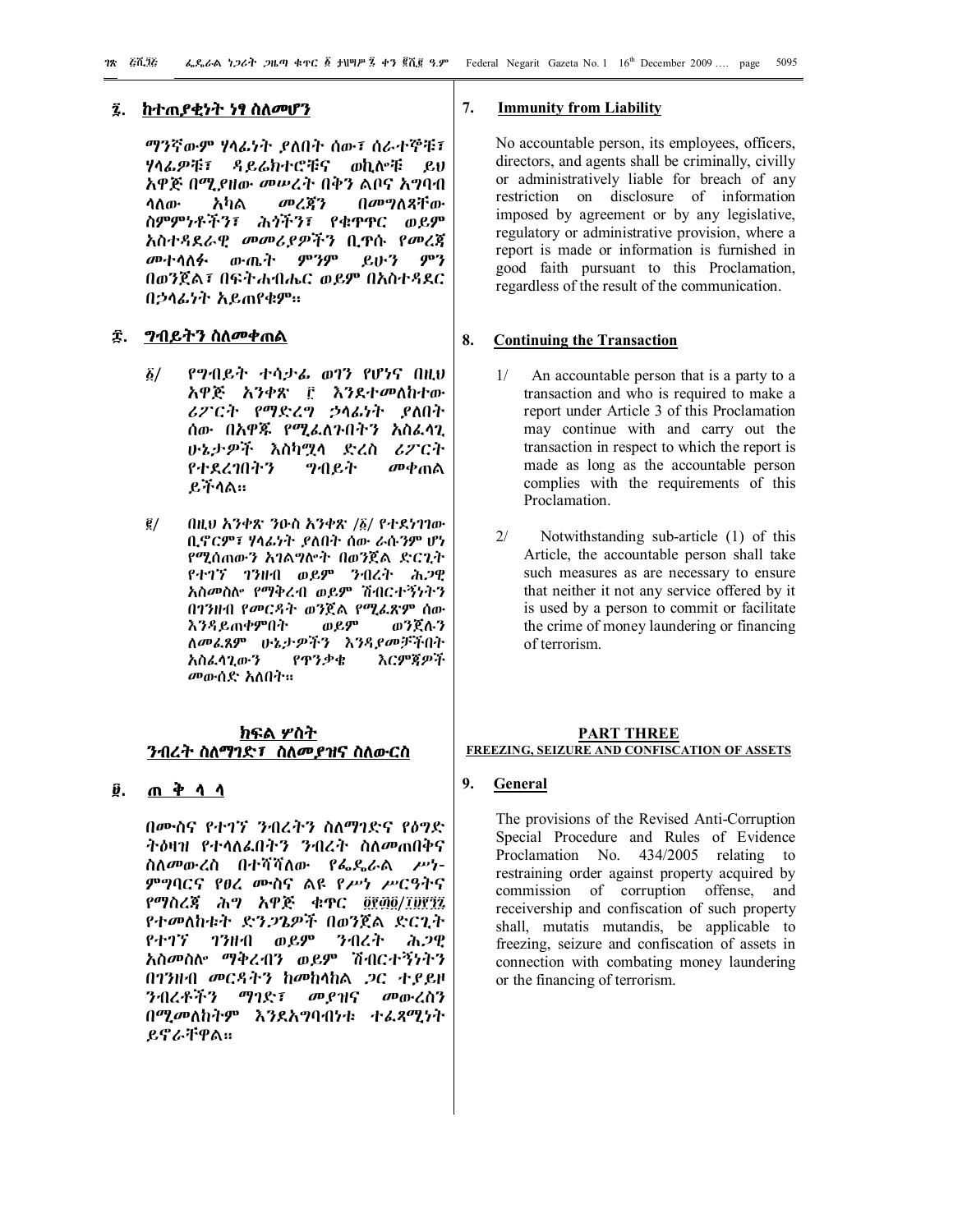## **0. በውጭ ሀገር ከተፈጸሙ ወንጀሎች በተያያዘ በተበከለ ንብረት ላይ የሚወጣ የብርበራና የመያዣ ትዕዛዝ**

አንድ የውጭ ሀገር መንግሥት በግዛት ክልሉ የተፈጸመ ወንጀልን በተመለከተ የተበከለ ንብረት ነው ተብሎ የሚጠረጠረውን ንብረት ያለበትን ቦታ ለማወቅ ወይም ለመያዝ እርዳታ የጠየቀ እንደሆነ በዚህ አዋጅ አንቀጽ 9 የተደነገገው ተፈጻሚ ይሆናል፡፡

## **01. በውጭ ሀገር በተፈጸሙ ወንጀሎች የተገኙ ንብረቶች**

አንድ ንብረት የሌላ ሀገር ሕግን በመተላለፍ ከተፈጸመ ወንጀል ጋር የሚያያዝ ከሆነና ይህ ድርጊት በኢትዮጵያ የግዛት ክልል ቢፈጸም ወንጀል የሚሆን ከሆነ ፍርድ ቤቱ በሕግ መሠረት ንብረቱ ላይ ውሳኔ መስጠት ይችላል፡፡

## **ክፍል አራት ዓለም አቀፍ ትብብር**

### **02. ጠቅላላ ድንጋጌ**

የኢትዮጵያ ፍርድ ቤት ወይም አግባብ ያለው አካል መረጃ መለዋወጥን፣ በጋራ የምርመራ ስራ ማከናወንን፣ በፍርድ ቤት የሚወሰዱ ጊዜያዊ እርምጃዎችን፣ ውርስን፣ ወንጀለኛ አሳልፎ መስጠትን ጨምሮ በወንጀል ድርጊት የተገኘ ገንዘብ ወይም ንብረት ሕጋዊ አስመስሎ ማቅረብን እና ሽብርተኝነትን በገንዘብ መደገፍን እና ሌሎች የተደራጁ ወንጀሎችን በሚመለከቱ ጉዳዮች ላይ ከሌላ ሀገር ፍርድ ቤቶች ወይም አግባብ ያለው ባለሥልጣን ጋር በዚህ አዋጅ እና ኢትዮጵያ ተዋዋይ ወገን በሆነችበት በሁለትዮሽ ወይም በባለብዙ ወገን ስምምነት እና የኢትዮጵያ የሕግ ስርዓት በሚፈቅደው መሠረት ይተባበራል፡፡

#### **03. ፍርድን በማስረጃነት ስለማቅረብ**

በወንጀል ድርጊት የተገኘን ገንዘብ ወይም ንብረት ሕጋዊ አስመስሎ የማቅረብ ወይም ሽብርተኝነትን በገንዘብ ከመርዳት በተያያዘ በሌላ ሀገር መንግሥት ፍርድ ቤት ወይም አግባብ ባለው ባለሥልጣን ንብረት እንዲወረስ የተሰጠ የመጨረሻ ትእዛዝ ወይም ፍርድ፣ በኢትዮጵያ ፍርድ ቤት በማስረጃነት ተቀባይነት ይኖረዋል፡፡

**10. Search for and Seizure of Tainted Property in Relation to Foreign Crimes** 

Where a foreign country requests assistance to locate or seize a property suspected to be tainted in respect of a crime within its jurisdiction, the provisions of Article 9 of this Proclamation shall apply.

#### **11. Properties Derived from Foreign Crimes**

The court may decide in accordance with the law on any property in Ethiopia's territorial jurisdiction where such property is connected to a crime committed against the laws of another country provided the act would have been a crime if committed within Ethiopian jurisdiction.

#### **PART FOUR INTERNATIONAL COOPERATION**

## **12. General Provision**

A court or a competent authority in Ethiopia shall cooperate with courts or other competent authorities of another country in taking appropriate measures to provide assistance in matters concerning money laundering, terrorist financing and other organized crimes, including the exchange of information, joint investigations and court proceedings such as<br>provisional measures, confiscation and provisional measures, confiscation and extradition, in accordance with this Proclamation and bilateral or multilateral treaties, agreements or arrangements to which Ethiopia is a party and within the limits of the country's legal system.

#### **13. Judgment as Evidence**

A final judicial order or judgment that provides for the confiscation of property, connected to money laundering or the financing of terrorism, issued by a court or other competent authority of another country shall be recognized by Ethiopian court as evidence.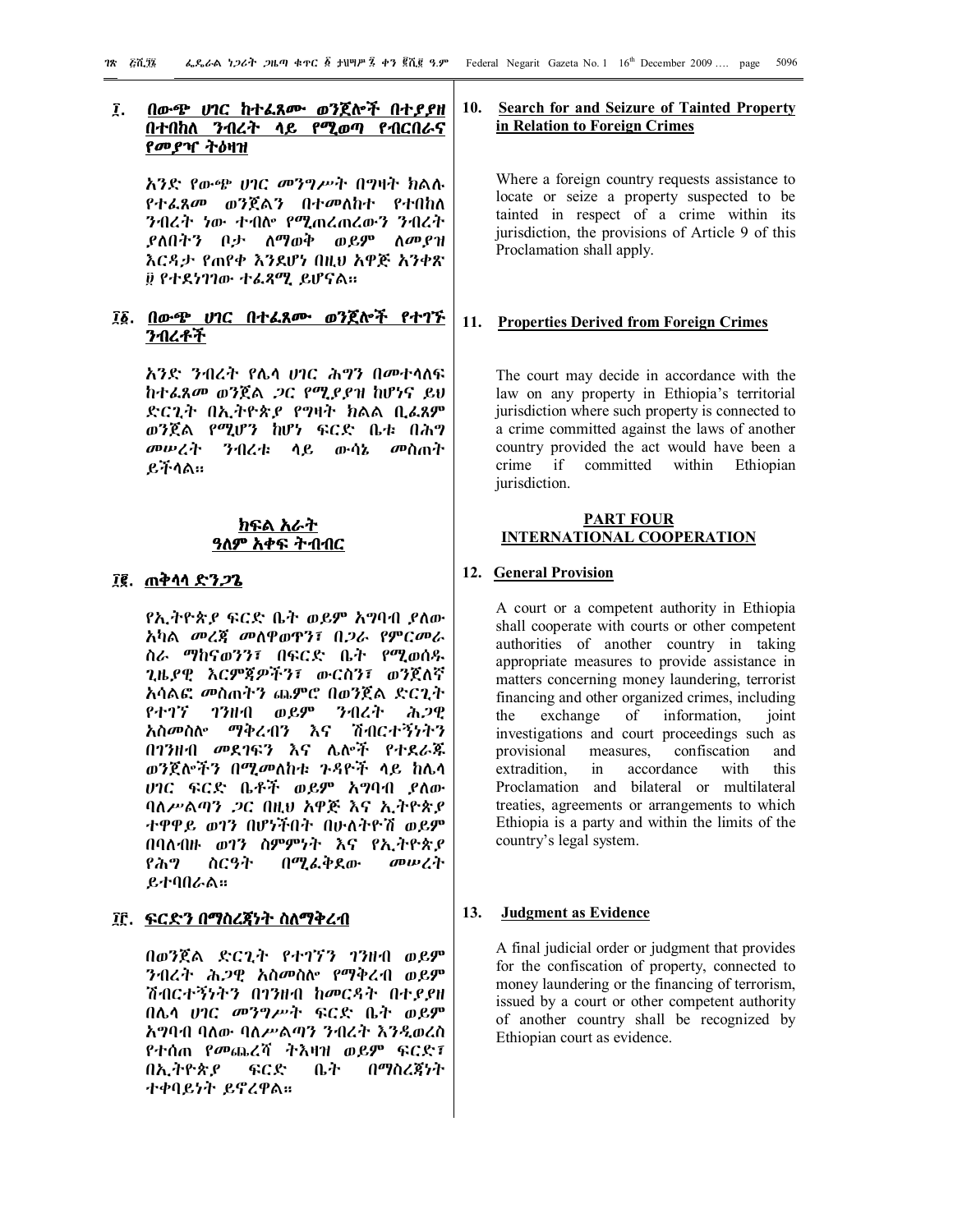## **ክፍል አምስት የወንጀል ድንጋጌዎች**

**04. በወንጀል የተገኘ ገንዘብን ወይም ንብረትን ሕጋዊ አስመስሎ ማቅረብ**

> ማንኛውም ሰው በወንጀል የተገኘ ገንዘብን ወይም ንብረትን ሕጋዊ አስመስሎ ያቀረበ እንደሆነ በወንጀል ሕግ አንቀጽ ፮፻፹፬ መሠረት ተጠያቂ ይሆናል፡፡

## **05. ምንጩ ያልታወቀ ንብረት**

- δ/ በወንጀል ሕግ በአንቀጽ <u>öየ፲፱</u> የተመለ-ከተው እንደተጠበቀ ሆኖ፣ ማንኛውም ሰው ያለው ንብረት ወይም የገንዘብ ምንጭ አሁን ወይም አስቀድሞ ከሚያገኘው ሕጋዊ ገቢ ወይም በሌላ መንገድ ከሚያገኘው ወይም ሲያገኝ ከነበረው ሕጋዊ ምንጭ የበለጠ እንደሆነ፣ ያለው ንብረት ወይም የገንዘብ ምንጭ በእጁ እንዴት ሊገባ እንደቻለ ለፍርድ ቤቱ በአጠጋቢ ሁኔታ ካላስረዳ በቀር እንደነገሩ ሁኔታ የንብረቱ መወረስ ወይም ለሕጋዊ ባለቤቱ መመለስ እንደተጠበቀ ሆኖ ከሦስት ዓመት እስከ አምስት ዓመት በሚደርስ እሥራት እና ከብር 5ሺ እስከ ብር ፲ሺ በሚደርስ መቀጮ ይቀጣል።
- $\bar{e}$ / በዚህ አንቀጽ በንዑስ አንቀጽ / $\delta$ / የተጠቀሰው ወንጀል በፍርድ ቤት እየታየ ባለበት ጊዜ አንድ ሰው ከተከሳሽ ጋር ባለው ቅርበት ወይም ሌሎች ሁኔታዎች የተነሳ የተከሳሹ ባለአደራ በመሆን አንድን ንብረት ወይም የገንዘብ ምንጭ እንደያዘ ወይም ከተከሳሹ በስጦታ እንዳገኘ ፍርድ ቤቱ ካመነበት ጉዳዩን በሌላ ማስረጃ ካላፈረሰ በስተቀር ንብረቱ ወይም የገንዘብ ምንጩ በተከሳሽ ይዞታ ሥር እንደሆነ ይቆጠራል፡፡

## **06. ሽብርተኝነትን በገንዘብ መርዳት**

ማንኛውም ሰው ሽብርተኝነትን በገንዘብ የረዳ እንደሆነ በፀረ-ሽብርተኝነት አዋጅ ቁጥር 6)\$2/2ሺ1 አንቀጽ 5 መሠረት ይቀጣል፡፡

#### **PART FIVE PENAL PROVISIONS**

#### **14. Money Laundering**

Any person who commits money laundering offence shall be criminally liable under Article 684 of the Criminal Code.

#### **15. Unexplained Property**

- 1/ Without prejudice to Article 419 of the Criminal Code, any person, who is in control of pecuniary resources or property disproportionate to his present or past lawful income or obtained from other lawful means shall, unless he gives a satisfactory explanation to the court as to how such pecuniary resources or property come under his control be punished, without prejudice to confiscation of the property or pecuniary resources or restitution to the rightful owner, as it deems appropriate, with imprisonment from three to five years and fine from Birr 5,000 to Birr 10,000.
- 2/ Where the court, during proceeding under sub-article (1) of this Article, is satisfied that there is reason to believe that any person owing to his closeness to the accused or other circumstances, was holding pecuniary resource or property in trust or otherwise on behalf of the accused or acquired, as a gift, such resources or property shall, in the absence of evidence to the contrary, be presumed to have been under the control of the accused.

#### **16. Financing of Terrorism**

Whosoever finances terrorism is punishable pursuant to Article 5 of the Anti-Terrorism Proclamation No. 652 /2009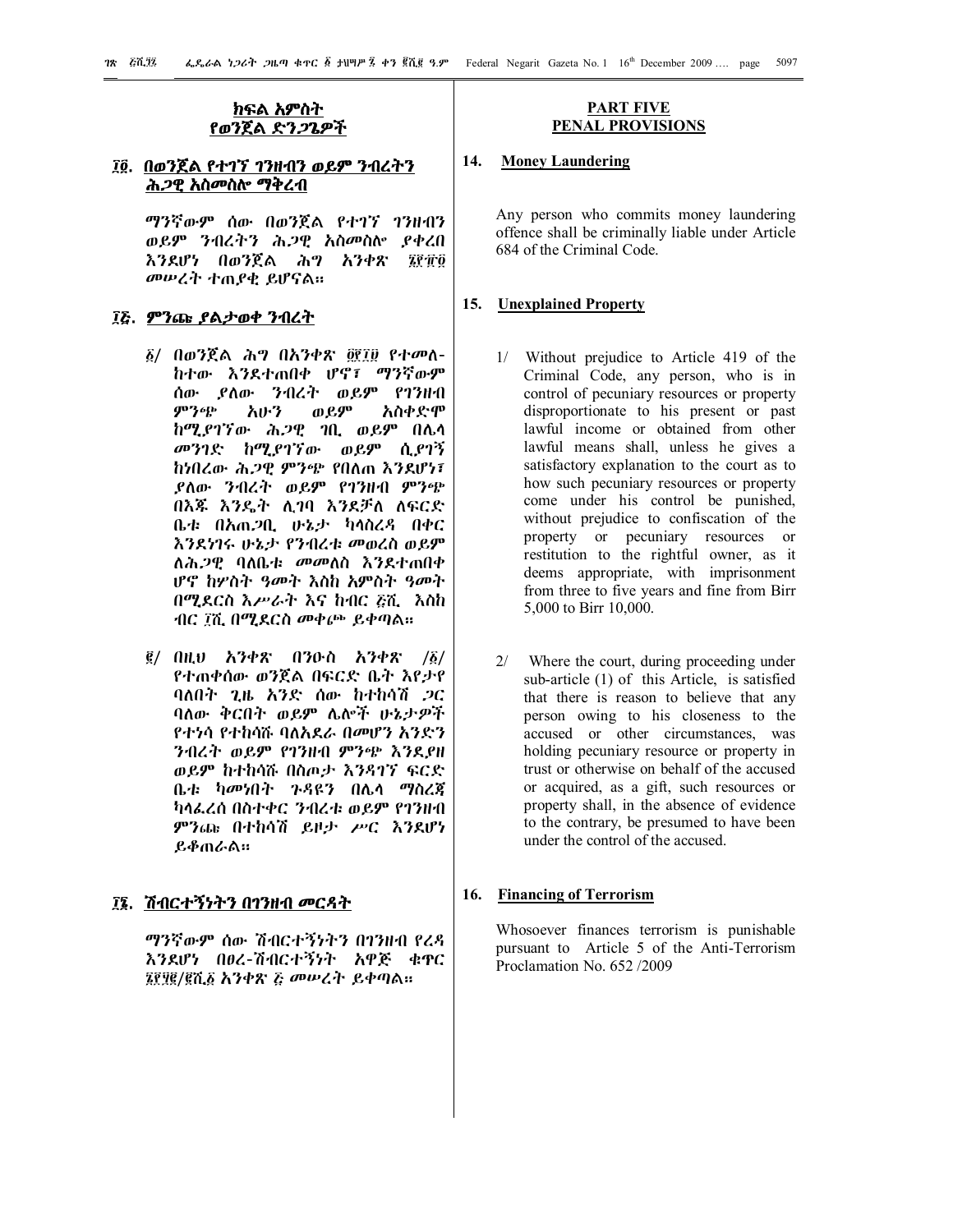## **07. ሌሎች ወንጀሎች**

በሌላ ሕግ የበለጠ የሚያስቀጣ ካልሆነ በቀር፤

- 1/ ማንኛውም ሰው:-
	- ሀ/ በመረጃ ማዕከሉ የተጠየቀ ወይም ለመረጃ ማዕከሉ የተሰጠ ወይም ሪፖርት የተደረገ መረጃን፣ ከፍርድ ቤት፣ አግባብ ካለው አካል ወይም በሕግ ከተፈቀደለት ሌላ ሰው ውጭ ለማንኛውም ሰው ያሳወቀ እንደሆነ፤
	- ለ/ አግባብ ካለው አካል፣ ከፍርድ ቤት ወይም በሕግ ከተፈቀደለት ሌላ ሰው ውጭ በዚህ አዋጅ መሠረት መረጃ መጠየቁን ወይም መሰጠቱን ወይም ምርመራ በመካሄድ ላይ መሆኑን ወይም ሊካሄድ የሚችል መሆኑን በቀጥታም ሆነ በተዘዋዋሪ መንገድ በማሳወቅ ማንኛውንም ሰው እንዲጠነቀቅ ወይም እንዲያውቅ ያደረገ እንደሆነ፤
	- ሐ/ በማዕከሉ መመሪያዎች ከተደነገገው ውጭ በማዕከሉ የተያዘ ወይም ከማዕከሉ የተገኘ በሚስጥር መያዝ የሚገባውን መረጃ የገለፀ እንደሆነ፤ ወይም
	- መ/ ሳይፈቀድለት ወይም ስልጣን ሳይኖረው በማዕከሉ ቁጥጥር ሥር ያለን የኮምፒውተር ስርአትን ወይም ማናቸውንም የኮምፒውተር ፕሮግራም ወይም መረጃ ሆነ ብሎ የተጠቀመ ወይም ሌላ ሰው እንዲጠቀም ያደረገ እንደሆነ፤

ከሦስት እስከ አምስት ዓመት በሚደርስ እሥራት እና ከብር ፩ሺ እስከ ብር ፲ሺ በሚደርስ መቀጮ ይቀጣል፡፡

- 2/ ማንኛውም ሰው፡-
	- ሀ/ በወንጀል ድርጊት የተገኘ ገንዘብን ወይም ንብረትን ህጋዊ አስመስሎ ከማቅረብ ወይም ሽብርተኝነትን በገንዘብ ከመርዳት ወይም በዚህ አዋጅ በተመለከቱት ድንጋጌዎች መሠረት ከተሰጠ ትዕዛዝ ጋር በተያያዘ ለሚደረግ ምርመራ ጠቃሚ የሆነ ሰነድ ወይም ማቴሪያል ወደ ሐሰት የለወጠ፣ ያጠፋ ወይም በሌላ በማናቸውም መንገድ ያስወገደ ወይም ወደ ሐሰት ሰነድነት እንዲለወጥ፣ እንዲጠፋ ወይም በሌላ በማናቸውም መንገድ እንዲወገድ የፈቀደ እንደሆነ፤

#### **17. Other Offences**

Unless a higher penalty is provided for in another law:

- 1/ whosoever:
	- a) notifies any person, other than a court, competent authority or other person authorized by law, that information has been requested or furnished or reported or submitted to the Center;
	- b) directly or indirectly alerts, or brings to the attention of another person other than a competent authority, court or other person authorized by law that information has been requested or furnished pursuant to this Proclamation or that an investigation is being or may be conducted;
	- c) discloses confidential information held by or obtained from the Center otherwise in accordance with the directives of the Center; or
	- d) without authority to do so, accesses or causes any other person to access an operation on any computer system that belongs to, or is under the control of, the Center, or any application or data held in such a computer system;

is punishable with imprisonment from three to five years and fine from Birr 5,000 to Birr 10,000.

- 2/ whosoever:
	- a) falsifies, conceals, destroys or otherwise disposes of or causes or permit the falsification, concealment, destruction or disposal of any document or material which is or is likely to be relevant to an investigation into money laundering or terrorist financing or is subject to any order made in accordance with the provisions of this Proclamation;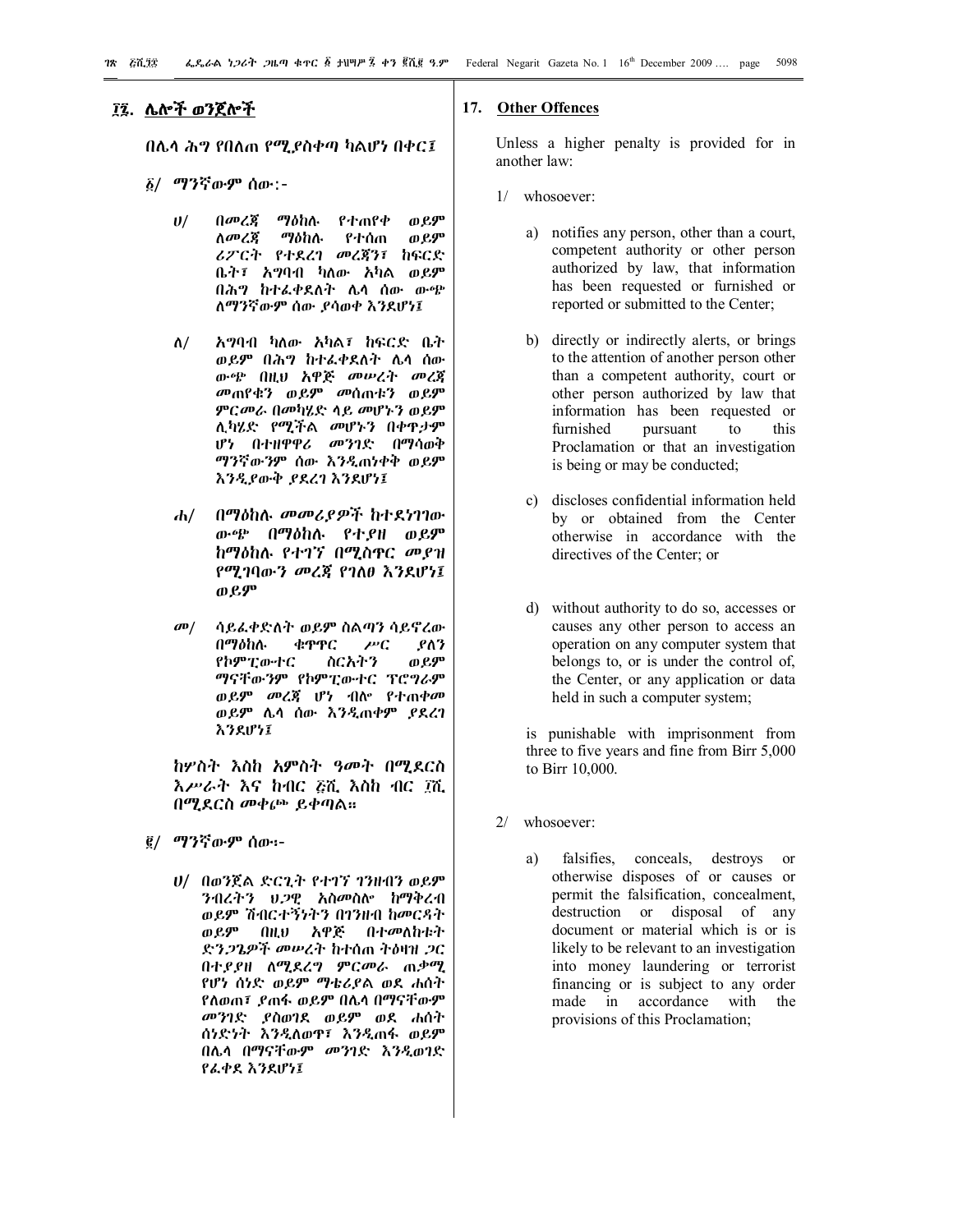- ለ/ ለዚህ አዋጅ ዓላማ በማዕከሉ ዘንድ የተቀመጠውን መረጃ ሆነ ብሎ ያጠፋ ወይም በሌላ በማናቸውም መንገድ ለሚፈለገው ዓላማ እንዳይውል ያደረገ እንደሆነ፤ ወይም
- ሐ/ በወንጀል ድርጊት የተገኘ ገንዘብን ወይም ንብረትን ህጋዊ አስመስሎ በማ-ቅረብ ወይም ሽብርተኝነትን በገንዘብ በመርዳት ድርጊት ላይ ምስክር የሆነን ወይም ለመሆን የሚችል ሰውን እንዳ-ይመሰክር የደለለ ወይም ያስፈራራ ወይም በምስክሩ ወይም ከምስክሩ ጋር የቅርብ ግንኙነት ባለው ሰው ላይ የሀይል ድርጊት የፈፀመ አንደሆነ፤

ከአምስት እስከ አሥር ዓመት በሚደርስ ጽኑ እሥራት እና ከብር ፲ሺ. እስከ ብር \$ሺ በሚደርስ የገንዘብ መቀጮ ይቀጣል፡፡

- 3/ ማንኛውም ኃላፊነት ያለበት ሰው፡-
	- ሀ/ በዚህ አዋጅ አንቀጽ ፫ በተደነገገው መሠረት አጠራጣሪ ወይም ያልተለ-መዱ ግብይቶችን ወይም ተከታታይነት ያላቸው ግብይቶችን በተመለከተ የሚ-ፈለገውን መረጃ በተወሰነው የጊዜ ገደብ ውስጥ ሆነ ብሎ ለማዕከሉ ሪፖርት ያላደረገ እንደሆነ፤
	- ለ/ በማዕከሉ ከተደነገገው ውጭ ከማዕከሉ ያገኘውን መረጃ የተጠቀመ እንደሆነ፤ ወይም
	- ሐ/ የዚህን አዋጅ አንቀጽ ፰/፪/ ድንጋጌ በመተላለፍ ሆን ብሎ በራሱ ወይም በአገልግሎቶቹ በወንጀል ድርጊት የተገኘ ገንዘብን ወይም ንብረትን ሕጋዊ አስመስሎ የማቅረብ ወይም ሽብርተኝነትን በገንዘብ የመርዳት ወንጀል እንዲፈጸም የፈቀደ ወይም ሁኔታውን ያመቻቸ እንደሆነ፤

ከሦስት እስከ አምስት ዓመት በሚደርስ እሥራት እና ከብር ζሺ እስከ ብር ፲ሺ በሚደርስ የገንዘብ መቀጮ ይቀጣል፡፡

- 4/ ማንኛውም ሰው የእግድ ትእዛዝ ያረፈበትን ንብረት ያስተላለፈ ወይም በሌላ መንገድ የተደራደረ እንደሆነ ከሦስት ዓመት እስከ አምስት ዓመት በሚደርስ እሥራት እና በንብረቱ ግምት በሆነ የገንዘብ መቀጮ ይቀጣል፡፡
- 5/ የዚህን አዋጅ ሌሎች ድንጋጌዎች የጣሰ ማንኛውም ሰው በወንጀል ሕግ ድንጋ-ጌዎች መሠረት ይቀጣል፡፡
- b) intentionally destroys or in any other way tampers with information kept by the Center for the purposes of this Proclamation; or
- c) induces or threatens a person who is or can be a witness for an act of money laundering or financing of terrorism or uses violence against the witness or a person who has close relationship with the witness to prevent the witness from testifying;

 is punishable with rigorous imprisonment from five to ten years and fine from Birr 10,000 to Birr 50,000.

- 3/ any accountable person who:
	- a) intentionally fails, within the prescribed period, to report to the Center the prescribed information in respect of a suspicious or unusual transaction or series of transactions in accordance with Article 3 of this Proclamation;
	- b) uses information kept at the Center for unauthorized purpose; or
	- c) knowingly allows it or its services to be used to commit or facilitate money laundering or the financing of terrorism in contravention of Article 8(2) of this Proclamation;

 is punishable with imprisonment from three to five years and fine from Birr 5,000 to Birr 10,000.

- 4/ whosoever intentionally contravenes a freezing order by disposing of or otherwise dealing with property that is subject to the freezing order is punishable with imprisonment from three to five years and fine amounting to the estimated value of the property;
- 5/ whosoever contravenes any other provisions of this Proclamation shall be punished in accordance with the provisions of the Criminal Code.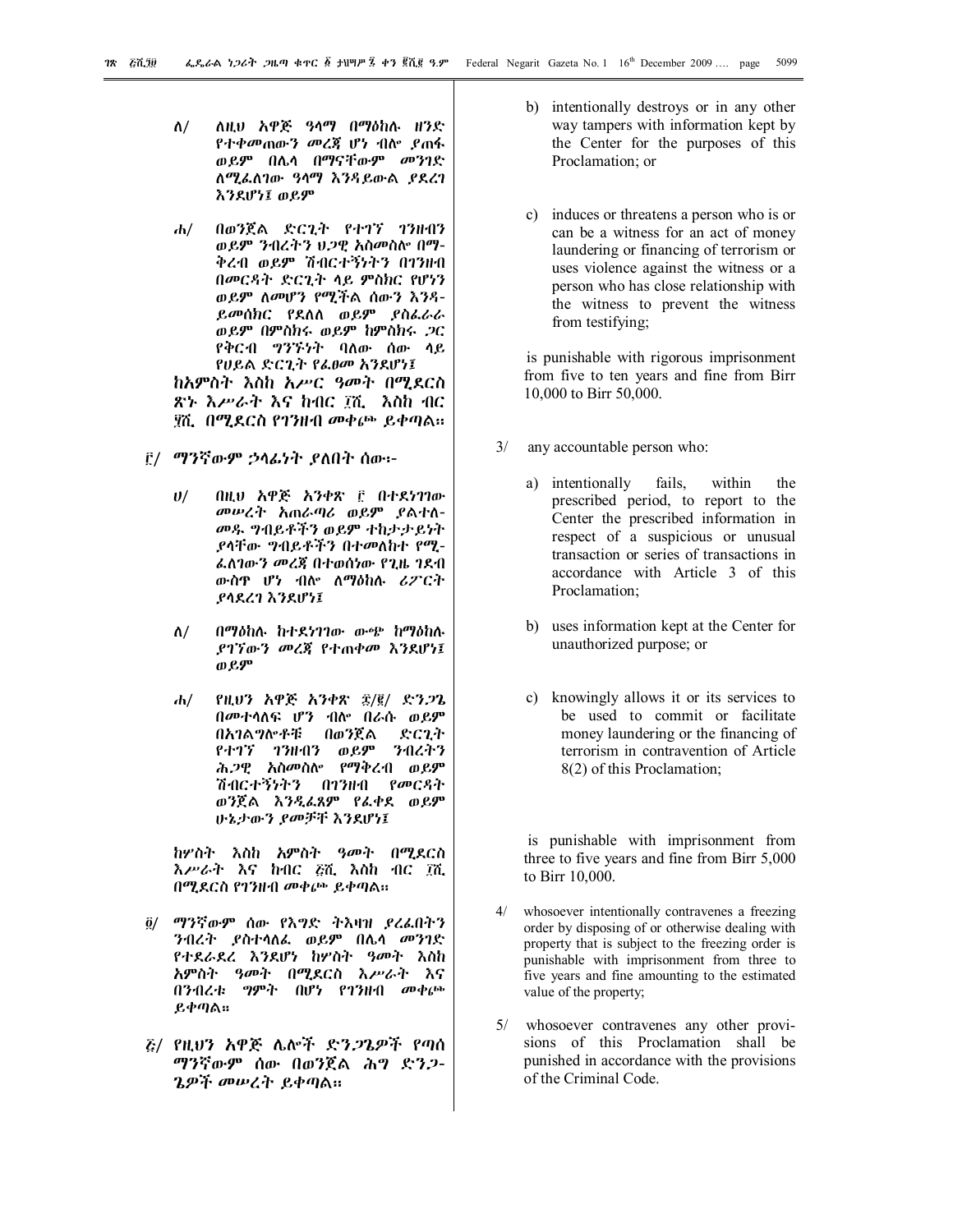## **08. በሕግ የሰውነት መብት በተሰጠው አካል ላይ የሚጣል ቅጣት**

- 1/ በዚህ አዋጅ የተመለከተውን ወንጀል የፈጸመ በሕግ የሰውነት መብት የተሰጠው አካል ለወንጀሉ የተቀመጠውን ቅጣት በወንጀል ሕግ አንቀጽ ፺ የተደነገገውን የመቀጮ አወሳሰን መርሆዎች በመከተል ወደ ገንዘብ መቀጮ በመለወዋ ይቀጣል፡፡
- 2/ በወንጀል ድርጊት የተገኘ ገንዘብን ወይም ንብረትን ህጋዊ አስመስሎ በማቅረብ ወይም ሽብርተኝነትን በገንዘብ በመርዳት ወንጀል የተፈረደበት ማንኛውም ድርጅት እንዲፈርስ ፍርድ ቤቱ ሊያዝ ይችላል፡፡

## **09. በወንጀል የተገኘ ገንዘብን ወይም ንብረትን ሕጋዊ አስመስሎ የማቅረብና ሽብርተኝነትን በገንዘብ የመርዳት ወንጀሎች በይርጋ የማይታገዱ ስለመሆኑ**

በወንጀል የተገኘ ገንዘብን ወይም ንብረትን ሕጋዊ አስመስሎ የማቅረብ ወይም ሽብርተኝነትን በገንዘብ የመርዳት ወንጀል በፈፀመ ሰው ላይ የሚቀርብ ክስ በይርጋ አይታገድም፡፡

## **!. ለምስክሮች ጥበቃ ስለማድረግ**

ፍርድ ቤት በወንጀል የተገኘ ገንዘብን ወይም ንብረትን ሕጋዊ አስመስሎ የማቅረብ ወይም ሽብርተኝነትን በገንዘብ የመርዳት ወንጀል ጉዳይን በሚያይበት ጊዜ በራሱ ተነሳሽነት ወይም በዐቃቤ ህግ ወይም በምስክሩጠያቂነት የምስክሩ ህይወት አደጋ ላይ መሆኑን የተረዳ እንደሆነ የምስክሩን ማንነትና አድራሻ በሚስጥር ለመጠበቅ አስፈላጊ እርምጃዎችን ሊወስድ ይችላል፡፡ የሚወስዳቸው እርምጃዎችም በተለይ የሚከተሉትን ሊያካትቱ ይችላሉ፡-

- 1/ ክሱ የሚሰማበትን ቦታ መወሰን፤
- 2/ የምስክሮች ስሞችና አድራሻዎች በፍርድ ቤቱ ትዕዞዞች፣ ውሳኔዎችና መዝገቦች ላይ እንዳይገለፁ ማድረግ፤
- 3/ የምስክሮች ማንነትና አድራሻ እንዳይገ-ለጽ ትእዛዞችን መስጠት፤ እና
- 4/ በፍርድ ቤቱ እየተካሄዱ ያሉ የክስ መስማት ሂደቶች በከፊልም ሆነ በሙሉ እንዳይታተሙ ወይም በማናቸውም መንገድ እንዳይገለፁ መወሰን፡፡

#### **18. Penalty Imposed on Legal Person**

- 1/ A legal person who has committed an offence mentioned in this Proclamation shall be punished with a fine the amount of which shall be determined by converting the penalty provided for the crime into fine following the principles embodied in Article 90 of the Criminal Code.
- 2/ The court may order the dissolution of any organization convicted of a crime of money laundering or financing of terrorism.

## **19. Inapplicability of Statue of Limitation for Money Laundering and Financing of Terrorism Cases**

Criminal liability of a person who commits a crime of money laundering or financing of terrorism shall not be barred by statue of limitations.

#### **20. Protection of Witnesses**

Where a court hearing a case of money laundering or financing of terrorism, on its own motion or on an application made by the public prosecutor or by the witness, is satisfied that the life of such witness is in danger, it may take the necessary measures to enable the withholding of the name and identity of the witness. The measures it takes may, in particular, include:

- 1/ holding of the proceedings at a place to be decided by the court;
- 2/ avoiding of the mention of the names and addresses of the witnesses in its orders, judgments and in the records of the case;
- 3/ issuing of any directions for securing that the identities and addresses of the witnesses are not disclosed; and
- 4/ ordering that all or any of the proceedings pending before the court shall not be published or disseminated in any manner.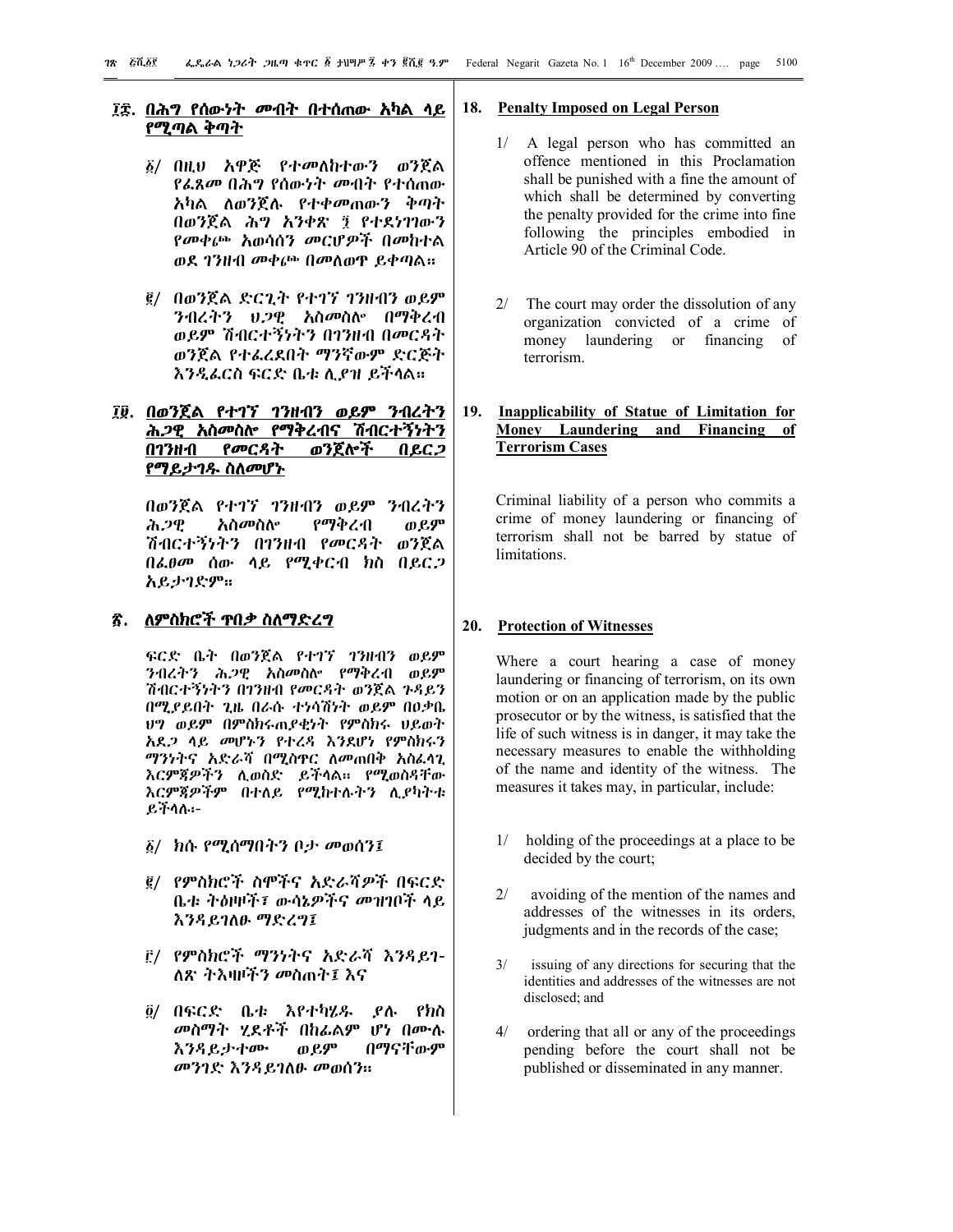## **ክፍል ስድስት**  ልዩ ልዩ ድን*ጋ*ን

## **!1. የፋይናንስ ደህንነት መረጃ ማዕከል**

- 1/ የፋይናንስ ደህንነት መረጃ ማዕከል በሚኒስትሮች ምክር ቤት በሚወጣ ደንብ ይቋቋማል፡፡
- 2/ ማዕከሉ የሚከተሉት ሥልጣንና ተግባራት ይኖሩታል፡-
	- ሀ/ በዚህ አዋጅ መሠረት መረጃዎችን ይሰበስባል፣ ይቀበላል፣ያከማቻል፣ ይመረምራል፣ ይተነትናል፣ ያሰራ ጫል፤
	- ለ/ በወንጀል ድርጊት የተገኘ ገንዘብ ወይም ንብረት ሕጋዊ አስመስሎ ማቅረብን፣ ሽብርተኝነትን በገንዘብ መርዳትን እና ሌሎች በዚህ አዋጅ የተመለከቱትን ወንጀሎች ይመረምራል፣ በቂ መሠረት ሲኖር ጉዳዩን አግባብ ላለው አካል ያስተላልፋል፤
	- ሐ/ ኃላፊነት ያለባቸው ሰዎች በዚህ አዋጅ መሠረት ተግባራቸውን ማከና-ወናቸውን ያረጋግጣል፤
	- መ/ በወንጀል ድርጊት የተገኘ ገንዘብ ወይም ንብረት ሕጋዊ አስመስሎ ከማቅረብ እና ሽብርተኝነትን በገንዘብ ከመርዳት ጋር በተያያዘ የሕዝቡን ንቃትና ግንዛቤ ያዳብራል፤
	- ሠ/ በወንጀል ድርጊት የተገኘ ገንዘብ ወይም ንብረት ሕጋዊ አስመስሎ ከማቅረብ እና ሽብርተኝነትን በገንዘብ ከመርዳት የተ-ያያዙ ሃላፊነቶችን በተመለከተ ለሌሎች የመንግሥት ድርጅቶችና መንግሥታዊ ላልሆኑ ድርጅቶች መመሪያ ይሰጣል፤
	- ረ/ በዚህ አዋጅ መሠረት ያገኛቸውን በቀላሉ ለጉዳት የሚጋለጡና ሚስጥር አዘል መረጃዎችን ለመጠበቅ የሚያስችል ተገቢ የመረጃ አስተዳደር ሥርዓት ያቋቁማል፤

#### **PART SIX MISCELLANEOUS PROVISIONS**

#### **21. Financial Intelligence Center**

- The Financial Intelligence Center shall be established by regulations to be issued by the Council of Ministers.
- 2/ The Center shall have the powers and duties to:
	- a) collect, receive, store, survey, analyze and disseminate information pursuant to this Proclamation;
	- b) investigate cases of money laundering, financing of terrorism and other offences provided for in this Proclamation and pass the case to competent authorities, where there is sufficient ground;
	- c) ensure compliance by accountable persons with the requirements of this Proclamation;
	- d) enhance public awareness and understanding of matters related to money laundering and terrorist financing;
	- e) provide guidance and direction as needed to other governmental and non-governmental institutions with anti-money laundering and counter terrorist financing related responsibilities;
	- f) establish appropriate information management systems to ensure the<br>protection of sensitive and protection of sensitive and confidential information disclosed to it under this Proclamation;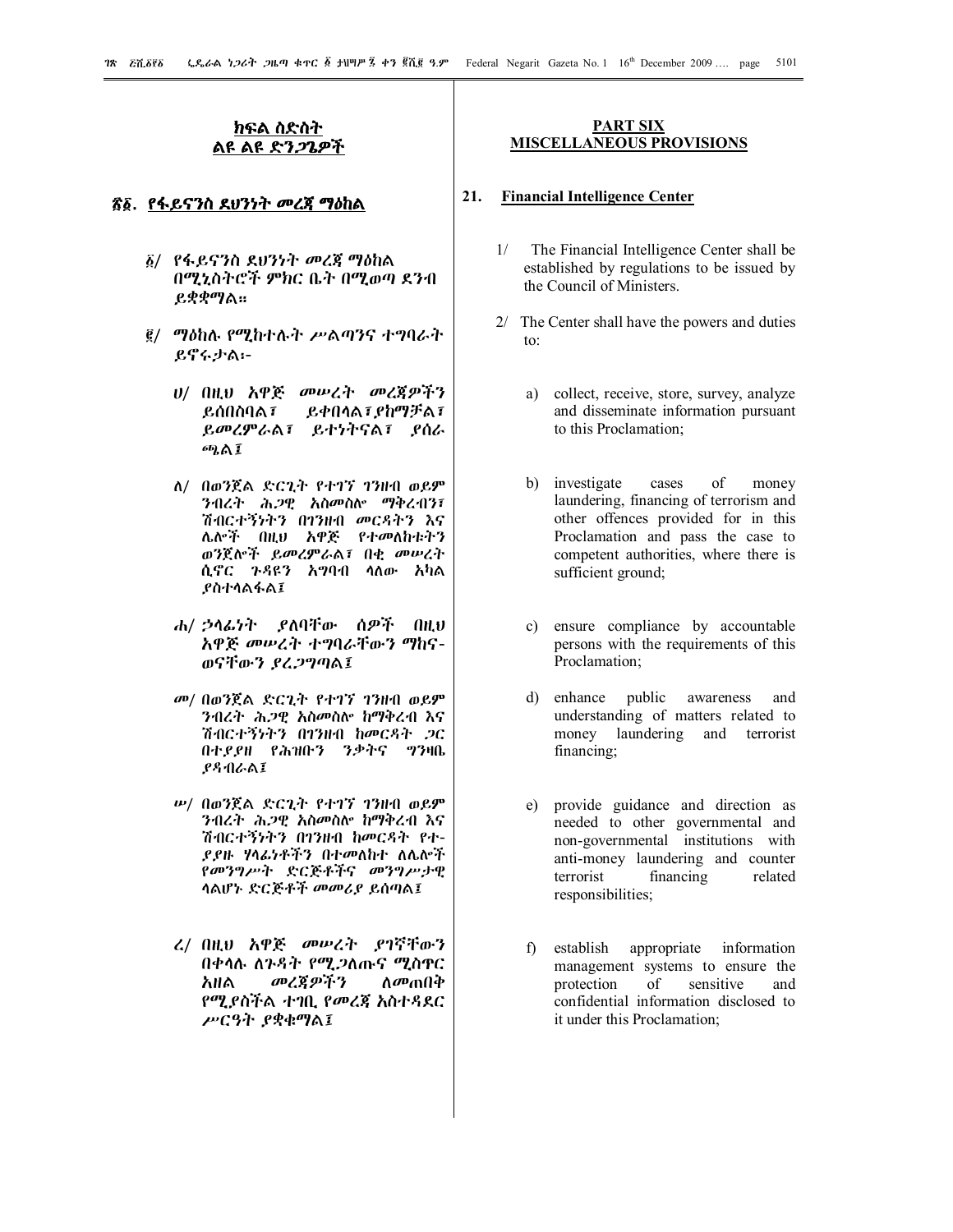- ሰ/ በአዋጁ መሠረት የተቀበላቸውን ሪፖርቶች፣ ለህግ አስፈጻሚ አካላት የተመሩ ጉዳዮችን፣ ከተመሩት ውስጥ ክስ የተመሰረተባቸው የወንጀል ጉዳዮችን እና ዓለም አቀፍ አርዳታ የተጠየቀባቸው ጉዳዮችን ጨምሮ ሥራውን በተመለከተ የተሟላ ስታትስቲክስ ይይዛል፤
- ሸ/ የደረሰው ሪፖርት ወይም መረጃ በማዕከሉ ግምገማ በዚህ አዋጅ ከተመለከቱት ወንጀሎች ውጭ ካለ ሌላ ወንጀል ጋር በተያያዘ ምርመራ ለማካሄድ ወይም ክስ ለመመስረት የሚያስችል መሆኑን በበቂ ምክንያት ከጠረጠረ ጉዳዩን ወዲያውኑ አግባብ ላለው አስፈጻሚ አካል ይመራል፤
- ቀ/ በወንጀል ድርጊት የተገኘን ገንዘብ ወይም ንብረት ሕጋዊ አስመስሎ ከማቅረብ እና ሽብርተኝነትን በገንዘብ ከመርዳት ጋር በተያያዘ የመረጃ ልውውጥን ወይም የቴክኒክ ድጋፍን በተመለከተ ከመንግሥት አካላት ወይም ድርጅቶች እንዲሁም ከሌሎች ሀገሮች ተመሳሳይ ተቋማት ጋር የመግባቢያ ወይም ሌሎች ሕጋዊ ስምምነቶችን ይደራደራል፣ ይፈራረማል፤
- በ/ ስምምነትን ወይም ሌላ ሕጋዊ ሥልጣንን መሠረት በማድረግ ለሌሎች ሀገሮች አቻ ተቋማት ወይም ለዓለም አቀፍ ድርጅቶች መረጃ ይሰጣል፣ ይቀበላል፤
- ተ/ የዚህን አዋጅ ተፈፃሚነት ለማረጋገጥ በራሱ ወይም ከሌሎች ተቆጣጣሪ ባለሥልጣናት *ጋ*ር በመተባበር<br>*ኃ*ሳፊነት ባለባቸው ሰዎች ላይ ኃላፊነት ባለባቸው ሰዎች ላይ ቁጥጥርና ክትትል ያደርጋል፤
- ቸ/ ይህን አዋጅ እና በአዋጁ መሠረት የሚወጡ ደንቦችና መመሪያዎችን በሚጥሱ ኃላፊነት ባለባቸው ሰዎች ላይ ሊወሰድ ስለሚገባ አስተዳደራዊ ዕርምጃ መመሪያ ሊያወጣ ይችላል፤
- ኅ/ ከሥራው ጋር ግንኙነት ያላቸውን ሌሎች ሥራዎችን ያከናውናል፡፡
- g) maintain comprehensive statistics on its operations, including the number of reports received pursuant to this Proclamation, the number of referrals made to law enforcement bodies, the number of criminal investigations and prosecutions based on those referrals, and the number of international requests for assistance;
- h) refer promptly to the appropriate law enforcement organ where, based on the Center's analysis and assessment, there exists reasonable ground to suspect that the report or information it has received is relevant to an investigation or prosecution of offense not covered under this Proclamation;
- i) enter into memoranda of understanding or other legal agreements with government agencies as well as financial intelligence units in other countries to facilitate information sharing or for requiring technical assistance related to anti-money laundering and counter terrorist financing efforts;
- j) provide or receive information to financial intelligence units in other countries or other international bodies based on treaty or other legal authority;
- k) either independently or collaboratively with other supervisory authorities, conduct inspections of accountable persons to ensure compliance with this Proclamation;
- l) issue directives on administrative measures to be taken against accountable persons, who fail to comply with this Proclamation and regulations and directives to be issued pursuant to this Proclamation; and
- m) perform such other functions related to its functions.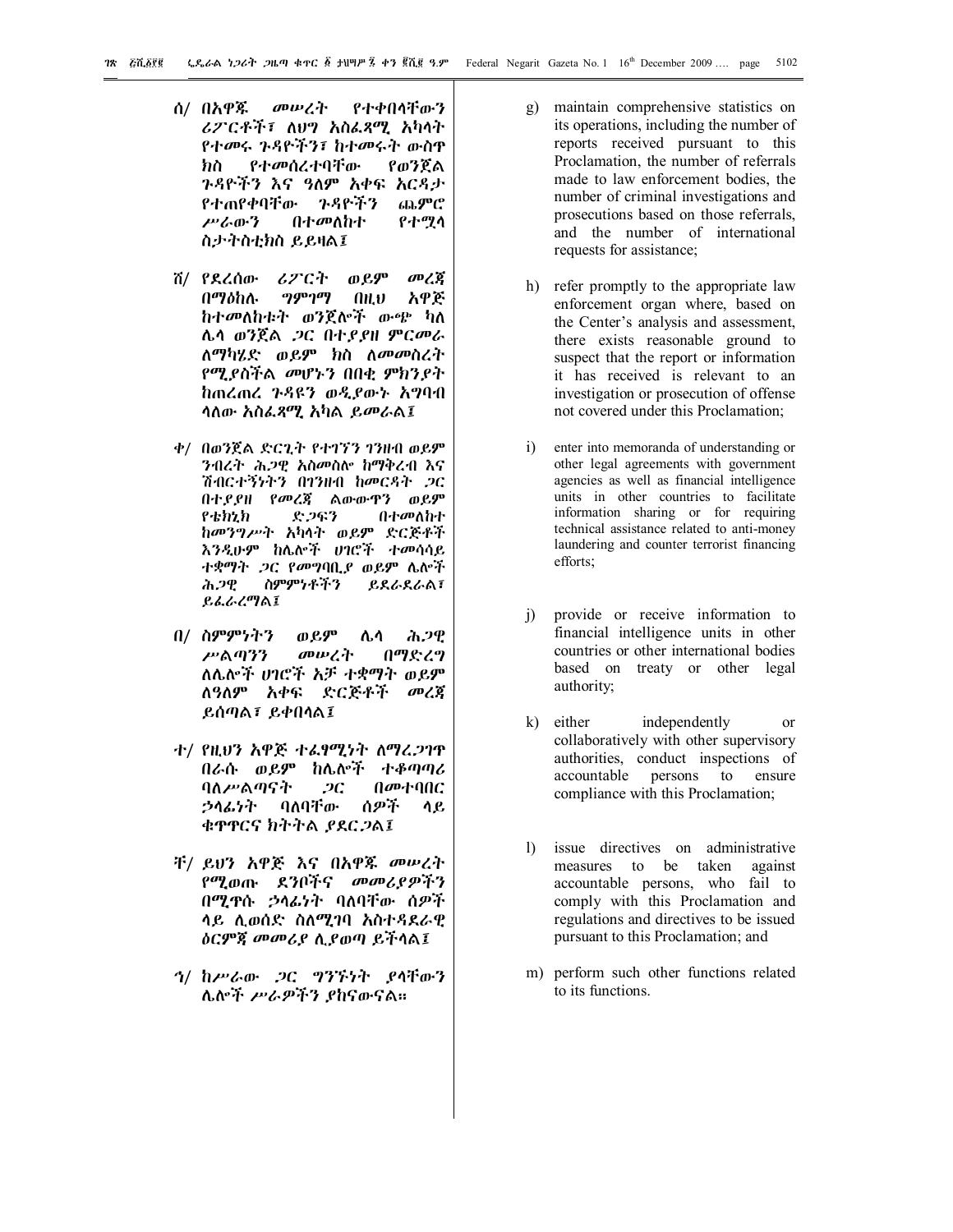## **!2. ኃላፊነት ያለባቸውን ሰዎች ዝርዝር ስለማሻሻል**

- $\tilde{\mathfrak{g}}$ / ማዕከሉ በዚህ አዋጅ አንቀጽ  $\tilde{\mathfrak{g}}/\tilde{\mathfrak{g}}/2$ የተመለከተውን ኃላፊነት ያለባቸውን ሰዎች ዝርዝር ማሻሻል ይችላል፡፡
- $\bar{g}$ / ማዕከሉ በዚህ አንቀጽ ንዑስ አንቀጽ / $\delta$ / መሠረት የተደረጉ ለውጦችን በሀገሪቱ በሰፊው በሚሰራጭ ጋዜጣ ላይ እንደ ሕግ ማስታወቂያ አትሞ ያወጣል፡፡

#### **!3. ሚስጥር ስለመጠበቅ**

በማዕከሉ ዘንድ የሚገኝ መረጃ በተገቢውና በሕጋዊ መንገድ በእጃቸው የገባ የማዕከሉ ሠራተኞች፣ በውሰት ከሌላ ቦታ ተመድበው በማዕከሉ የሚሰሩ ሰዎች ወይም ሌሎች ሰዎች በዚህ አዋጅ በተደነገገው መሠረት ካልሆነ በቀር መረጃውን ለሌሎች ሰዎች መግለጽ አይችሉም፡፡

## **!4. የማዕከሉ ኃላፊዎችና ተጠሪዎች ከግል ተጠያቂነት ስለመጠበቃቸው**

የማዕከሉ ሠራተኞች፣ ኃላፊዎች ወይም በውሰት ከሌላ ቦታ ተመድበው በማዕከሉ የሚሰሩ ሰዎች ይህን አዋጅ ወይም በአዋጁ መሠረት የወጡ ደንቦችን ወይም መመሪያዎችን ለማስፈጸም ሲባል በቅን ልቦና ለሚፈጽሙት ማናቸውም ድርጊት በፍትሐብሔር፣ በወንጀል ወይም በአስተዳደር በግል ተጠያቂ ሊሆኑ አይችሉም፡፡

#### **!5. ደንብና መመሪያ የማውጣት ሥልጣን**

- 1/ የሚኒስትሮች ምክር ቤት ይህን አዋጅ ለማስፈጸም የሚያስፈልጉ ደንቦችን ለማውጣት ይችላል፡፡
- 2/ ማዕከሉ የዚህን አዋጅ ድንጋጌዎችና በዚህ አንቀጽ ንዑስ አንቀጽ /፩/ መሠረት የሚ-ወጡ ደንቦችን ለማስፈጸም የሚያስፈልጉ መመሪያዎች ሊያወጣ ይችላል፡፡

## **!6. የሌሎች ሕጎች ተፈጻሚነት**

አግባብ ያላቸው የወንጀል ሕግና ሌሎች ሕጎች ድንጋጌዎች ከዚህ አዋጅ ጋር እስካልተቃረኑ ድረስ በዚህ አዋጅ ለተመለከቱ ወንጀሎች ተፈጻሚነት ይኖራቸዋል፡፡

#### **22. Amendments to the List of Accountable Persons**

- 1/ The Center may amend the list of accountable persons stipulated in Article 2(1) of this Proclamation.
- 2/ The Center shall publish the amendments under sub-article (1) of this Article in a widely circulating newspapers in the country as legal notice.

#### **23. Confidentiality**

The employees of, seconded personnel to, and any other persons who obtain through legitimate and legal means information in the possession of the Center are prohibited from disclosing the information, except as provided under this Proclamation.

## **24. Immunity**

The employees or officers or seconded personnel of the Center performing legitimate functions to implement this Proclamation or regulations or directives issued hereunder shall be immune from any criminal, civil or administrative liability.

#### **25. Power to Issue Regulations and Directives**

- 1/ The Council of Ministers may issue regulations necessary to implement this Proclamation.
- 2/ The Center may issue directives necessary to implement this Proclamation and regulations issued pursuant sub-article (1) of this Article.

#### **26. Applicability of other Laws**

Relevant provisions in the Criminal Code and other laws shall be applicable with respect to crimes stipulated in this Proclamation so far as they are not inconsistent with the provisions of this Proclamation.